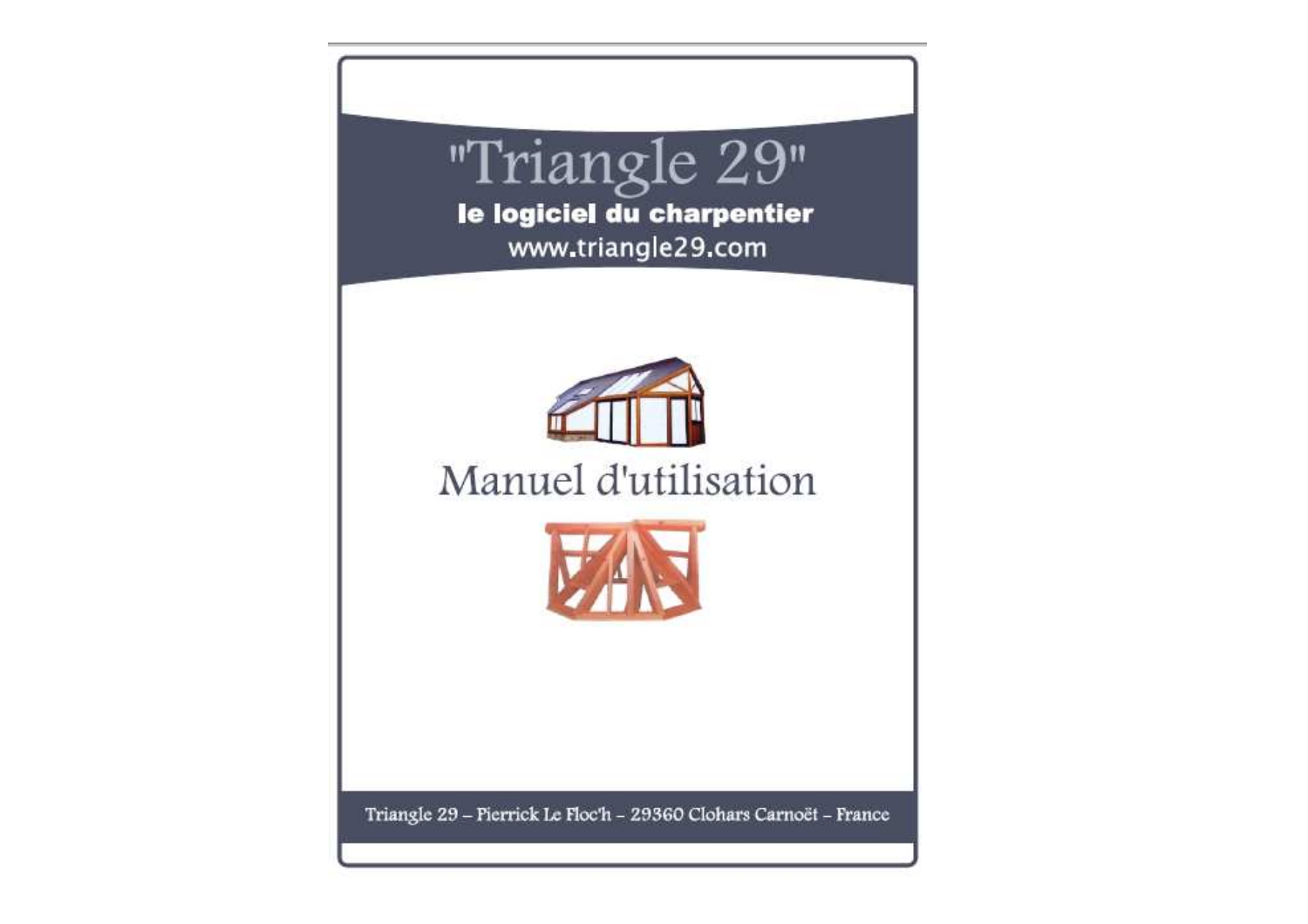

- •Instantaneous calculation primal cuts
- •on either side of the main beam
- •By simply entering 3 values
- •The slope of the two sides and the angle in plan

Pierrick Le Floc'hSite : www.triangle29.com Email : triangle29@wanadoo.fr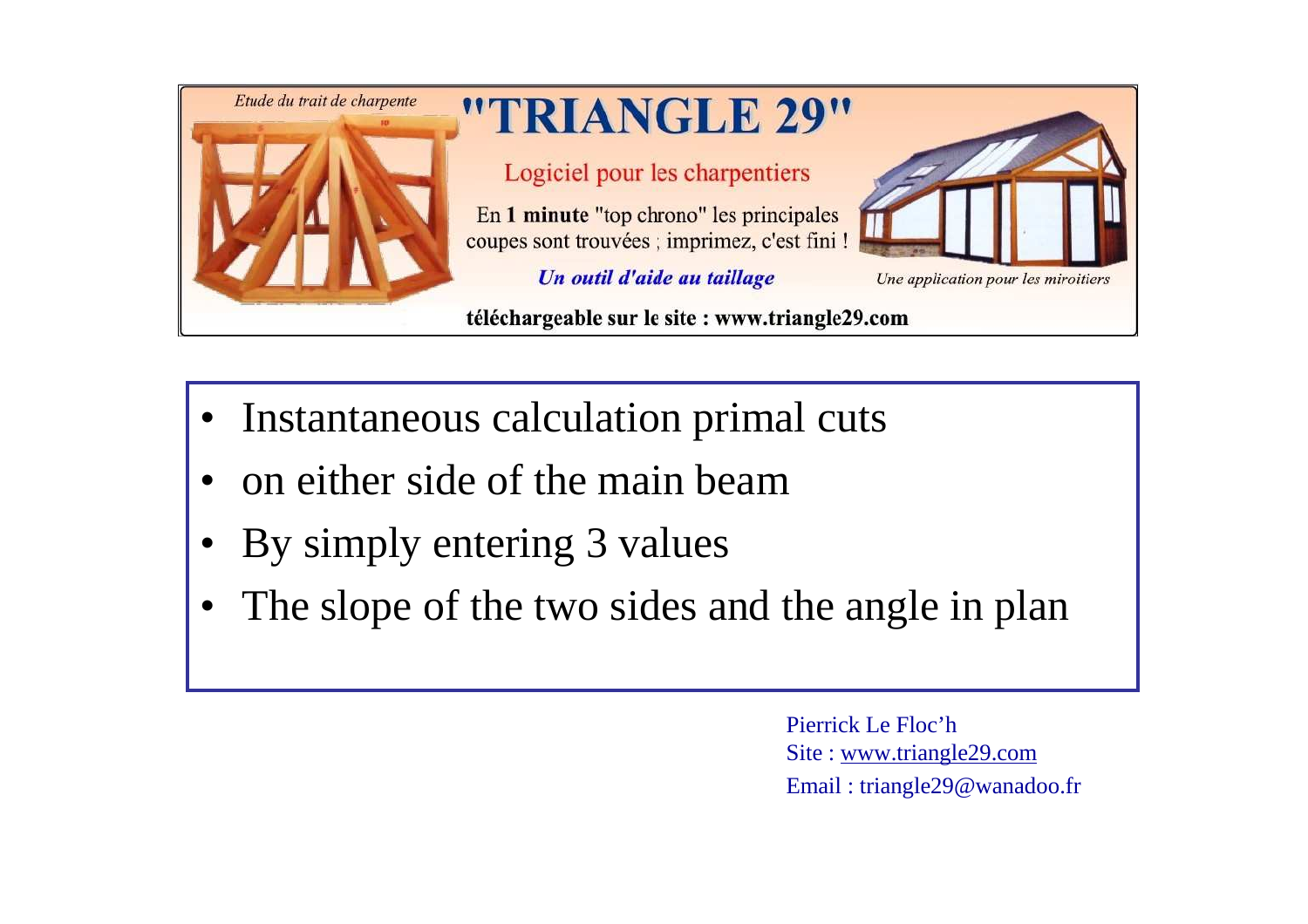

Once the slope and angle of the plan view shown you click the "Enter" key on your keyboard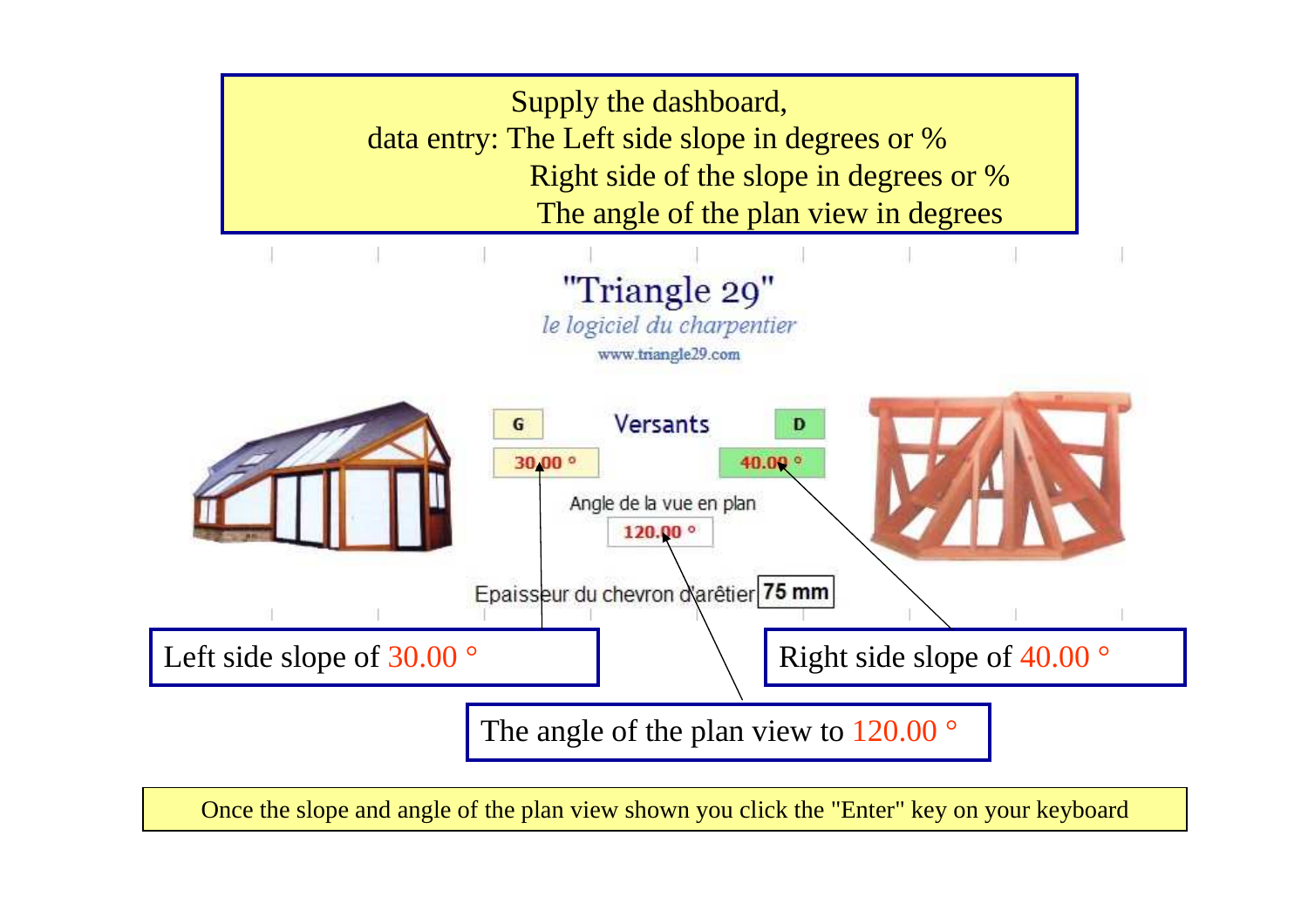#### Sheet sections

- •Grabbing these three values allows software to find the main
- sections either side of the main beam and I provide a sheet cutting. •

#### Angle des Versants 77.75 ° G et D 42.25 ° Vu en plan **VERSANT G VERSANT D**  $120.00^{\circ}$ Pente du versant G en degrés  $30.00^{\circ}$ rampant arêtier = base  $x$  1.148 Pente du versant D en degrés 40.00 $^{\circ}$ rampant arêtier = hauteur  $x$  2.035 Coefficient multiplicateur Coefficient multiplicateur hauteur arêtier = base  $x$  0.564 rampant = haut  $x$  1.556 rampant = base  $x$  1.155 rampant = haut  $x 2.000$ hauteur arêtier = rampant  $x$  0.491 rampant = base  $\times$  1.306 hauteur = base  $\times$  0.577 hauteur = ramp  $x 0.500$ base arêtier = rampant  $x$  0.871 hauteur = base  $\times$  0.839 hauteur = ramp  $x 0.643$ base arêtier = hauteur x  $1.773$ base = rampant  $x$  0.866 base = hauteur  $x$  1.732  $base =$ rampant x 0.766 base = hauteur  $x$  1.192

| Arbalétrier Versant G |        |                               |        |        |  |        | Arbalétrier Versant D                       |        |                       |
|-----------------------|--------|-------------------------------|--------|--------|--|--------|---------------------------------------------|--------|-----------------------|
|                       | Degrés |                               | P/cent | Degrés |  | Degrés |                                             | P/cent | Degrés                |
|                       |        | G1 30.00 ° Niveau arbalétrier |        |        |  |        | 173 % 60.00 ° D1 40.00 ° Niveau arbalétrier |        | 119 % 50.00 °         |
|                       |        | G2 60.00 ° Aplomb arbalétrier |        |        |  |        | 58 % 30.00 ° D2 50.00 ° Aplomb arbalétrier  |        | $84\%$ $40.00\degree$ |

|    |        | Arêtier vu du côté G               |                | Arêtier vu du côté D |                 |                |                                 |                |                  |
|----|--------|------------------------------------|----------------|----------------------|-----------------|----------------|---------------------------------|----------------|------------------|
|    | Degrés |                                    | P/cent         | Degrés               |                 | Degrés         |                                 | P/cent         | Degrés           |
| G3 |        | 29.43 ° Niveau arêtier             | 177 %          | $60.57 -$            |                 |                | 29.43 ° Niveau arêtier          | 177 %          | 60.57            |
|    |        | G4 60.57 ° Aplomb arêtier          | 56 %           | $29.43$ $\cdot$      | ID <sub>4</sub> |                | 60.57 ° Aplomb arêtier          | 56 %           | 29.43            |
|    |        | G5 77.75 ° Arêtier/sablière        | 22 %           | $12.25$ $^{\circ}$   | D5              |                | 42.25 ° Arêtier/sablière        | 110 %          | 47.75            |
|    |        | G6 83.91 º Délardement             | 11 %           | $6.09 -$             |                 | D <sub>6</sub> | 61.59 ° Délardement             | 54 %           | 28.41            |
|    |        | G7 62.6 mm Axe délardement         | ht délardement | $6.8 \text{ mm}$     | ID7             |                | 12.4 mm Axe délardement         | ht délardement | $6.8 \text{ mm}$ |
|    |        | G8 88.86 ° Tracé panne sur arêtier | 2 %            | $1.14 -$             |                 | D8             | 68.14 ° Tracé panne sur arêtier | 40 %           | 21.86            |

#### **COUPES EN DEGRES ET POURCENTAGES**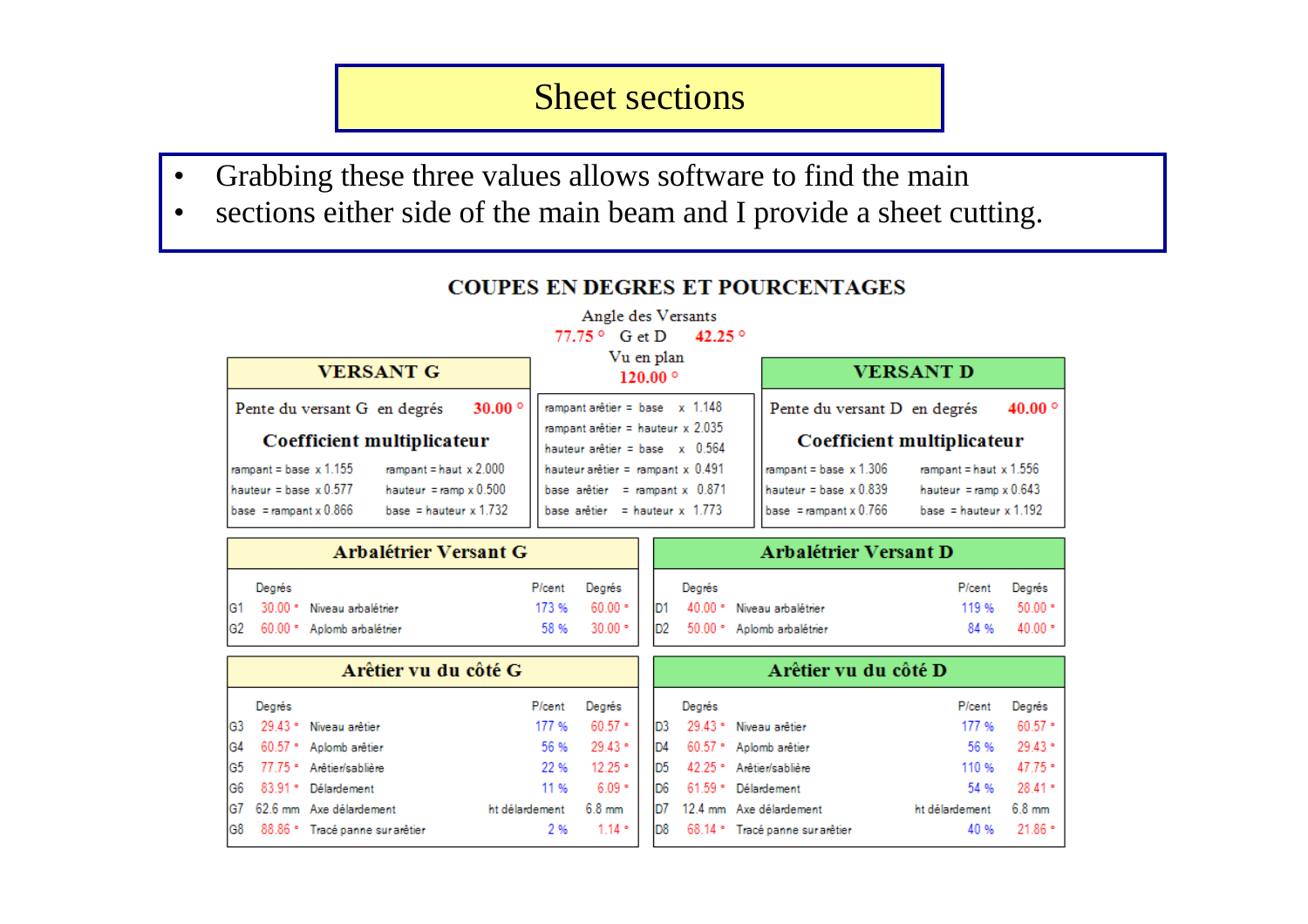# Step 1: Set the model

# I propose a demonstration from a detachable model.

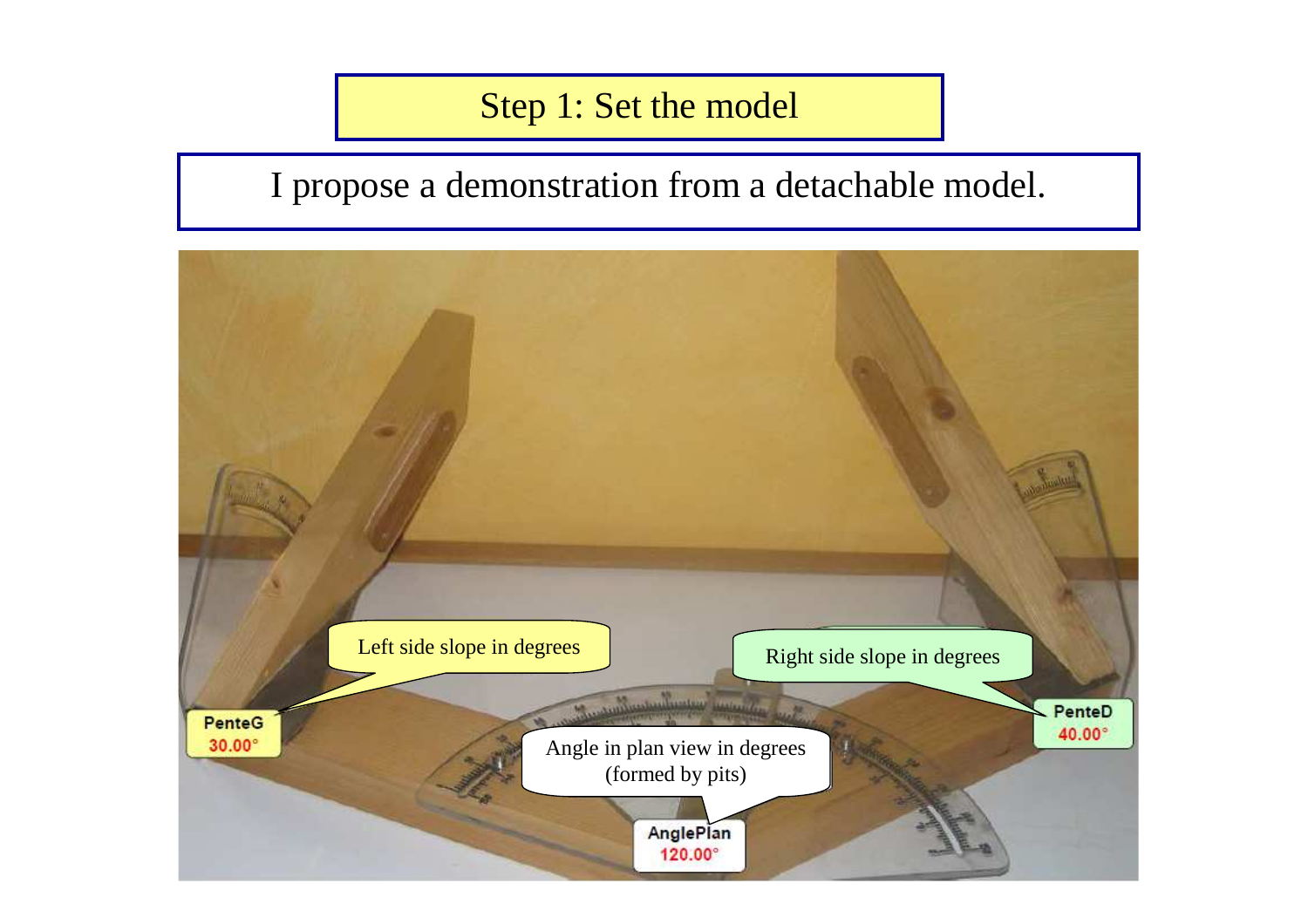### Adjustment of the model

• I will adjust the position of the hip by referring to the line of G5•"Road cuts."



cuts "in our example **29.43 °**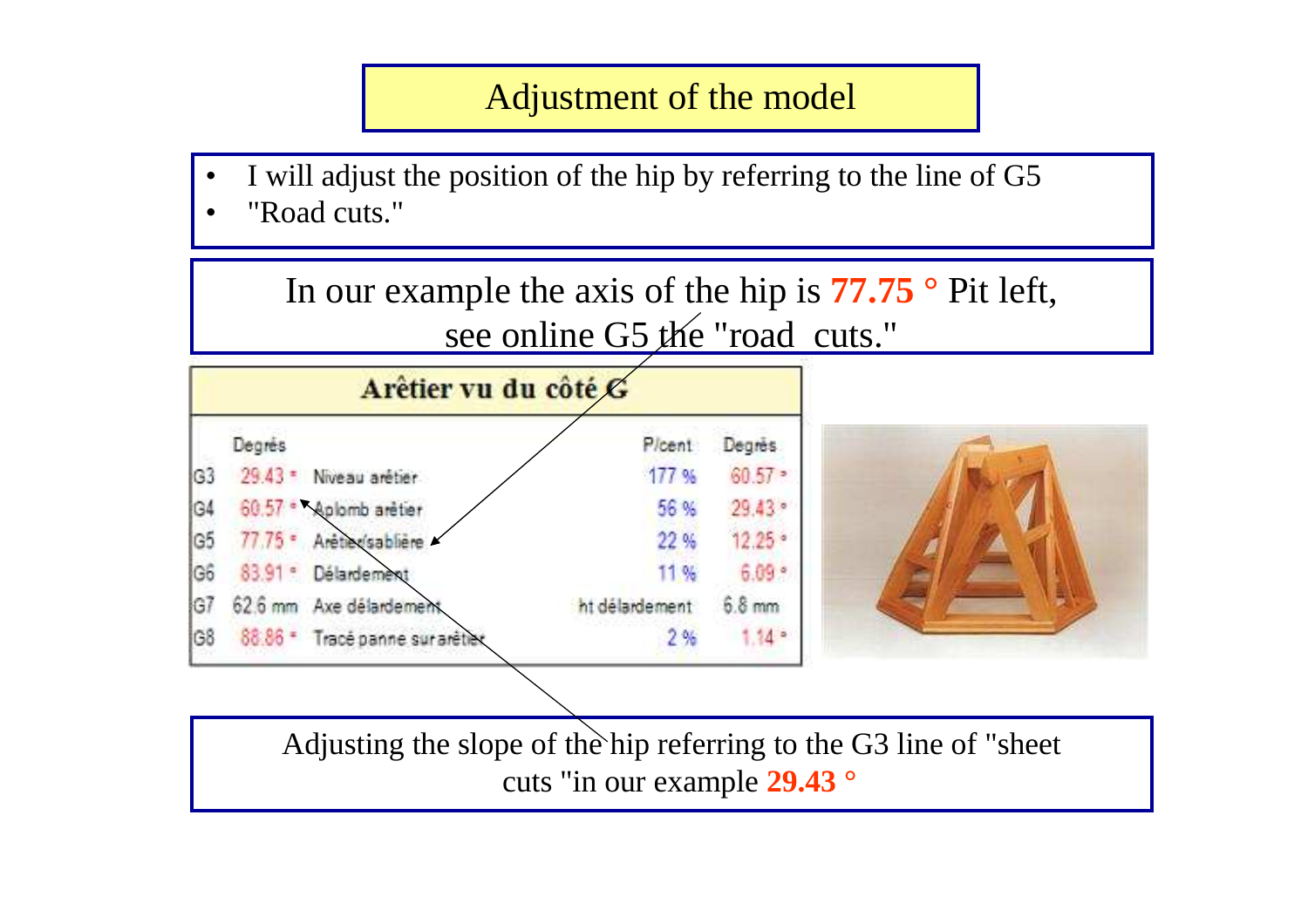# Step 2: Setting the hip withInfo sheet sections

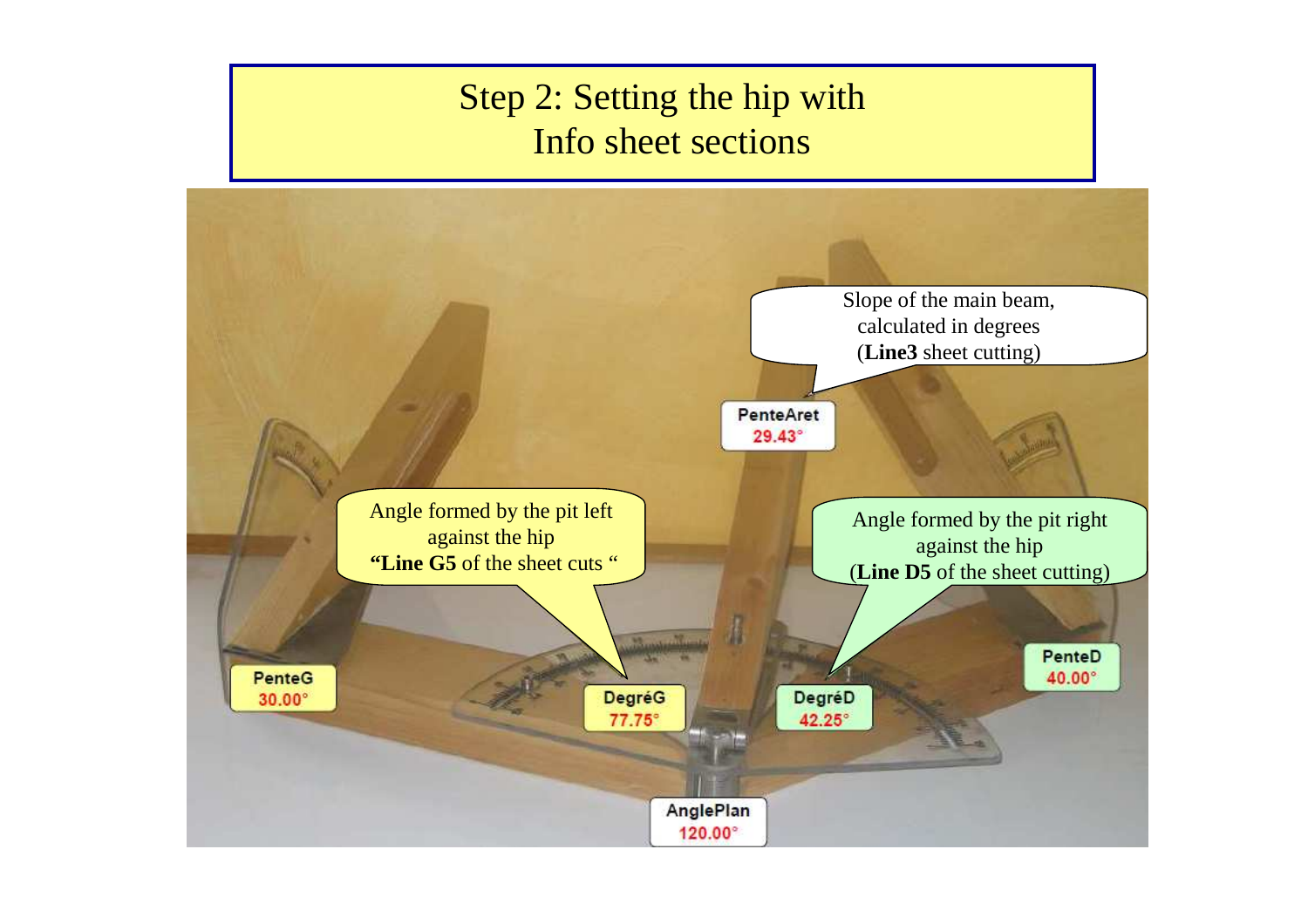# Tracing faults

- •G9 on the line can be read plumb cut down the left,
- •Ie  $83.80^\circ$  or an angle of 11%

|                |        | Pannes à dévers du versant G          |               |         |  |  |  |
|----------------|--------|---------------------------------------|---------------|---------|--|--|--|
|                | Degrés |                                       | <b>P/cent</b> | Degrés  |  |  |  |
| G <sub>9</sub> |        | 83.80 ° Coupe aplomb pannes           | 11 %          | 6.20°   |  |  |  |
|                |        | G10 79.35 ° Coupe d'alignement pannes | 19 %          | 10.65°  |  |  |  |
|                |        | G11 79.41 ° Scie, aplomb sur la table | 19%           | 10.59 ° |  |  |  |
|                |        | G12 83.91 ° Scie, dessus sur la table | 11 %          | 6.09°   |  |  |  |



I set my bevel with the rule provided for this purpose, namely an offset11 mm on a ruler 100 mm.

I do the same operation for cutting the line alignment see G10, 79.35  $^{\circ}$  or an angle of 19% on the rule the offset is 19 mm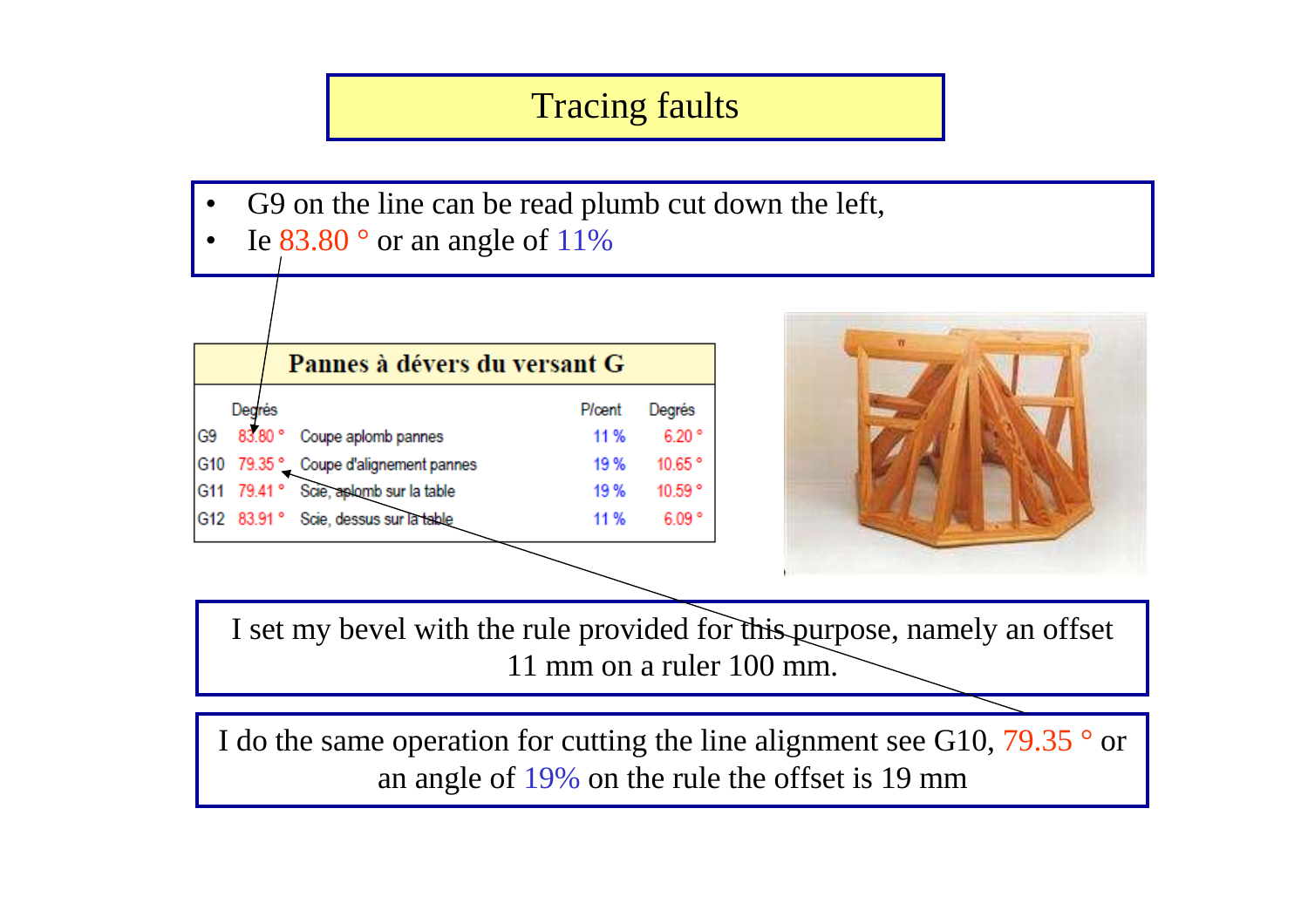## Tracing Troubleshooting (continued)

- •Now the left is drawn down, I have to cut. To do this, we must
- •find the angle of cut. On the "road cut" I propose two scenarios:
- •the first, the fault lies flat on the table, namely the cutting level on the table.
- •See the line G11,  $79.41$  ° You'll probably forced to refer to
- complement of the angle shown on the right of the table, ie  $10.59$  ° because •
- •Most saws indicate  $0^{\circ}$  to an angle of 90.00  $^{\circ}$

|                |            | Pannes à dévers du versant G          |                |        |
|----------------|------------|---------------------------------------|----------------|--------|
|                | Degrés     |                                       | <b>P</b> /cent | Degrés |
| G <sub>9</sub> | 83.80°     | Coupe aplomb pannes                   | 11 %           | 6.20   |
|                | G10 79.35° | Coupe d'alignement pannes             | 19%            |        |
|                |            | G11 79.41 ° Scie, aplomb sur la table | 19%            | 10.59° |
|                |            | G12 83.91 ° Scie, dessus sur la table | 11 %           | 609°   |



The second solution, cutting alignment is on the table, it can be used when the cutting angle is too acute. This angle is the angle of the sawcutting roofing panels.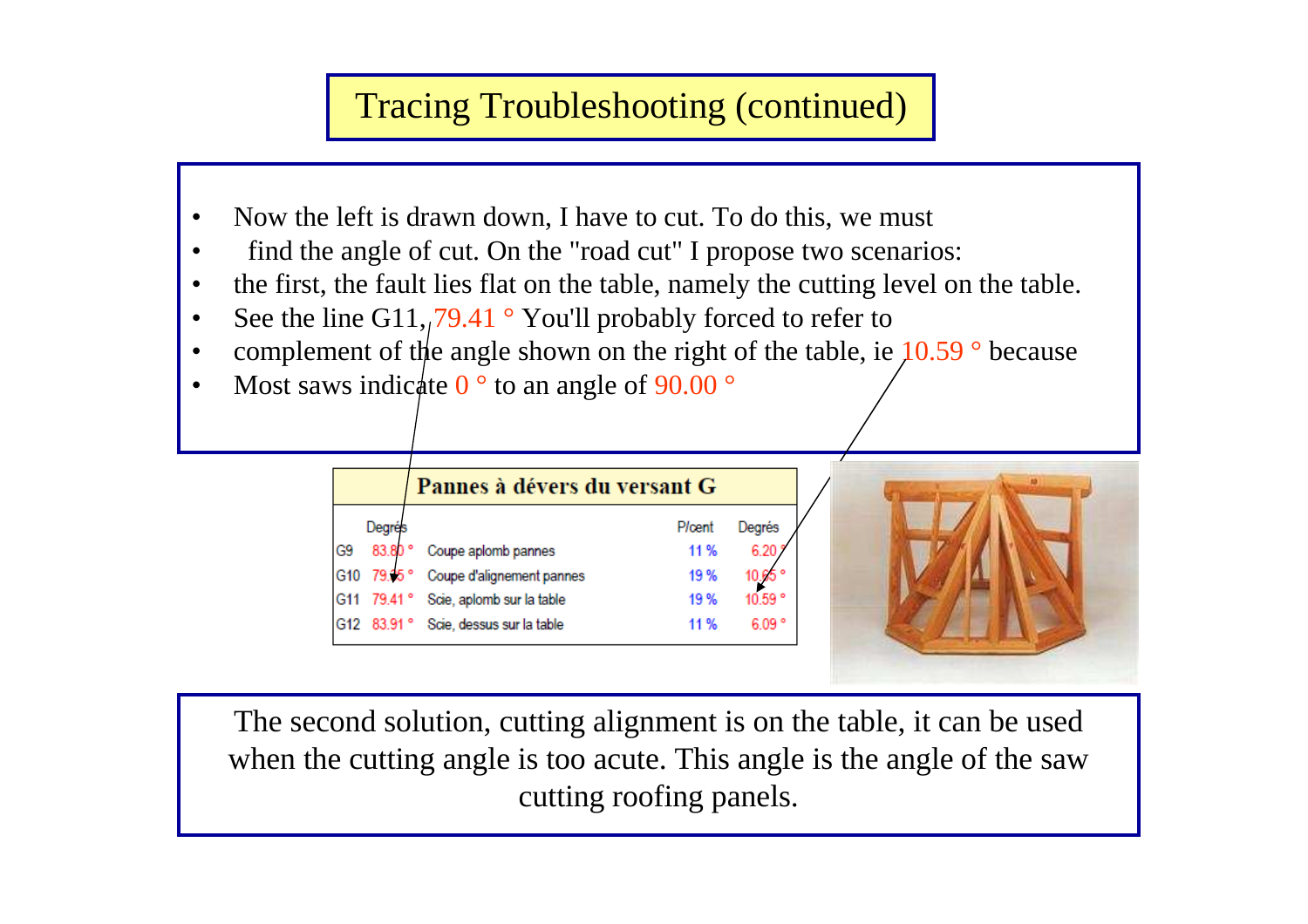# Search angle of the saw with the cutting level on the table (D11 Line)

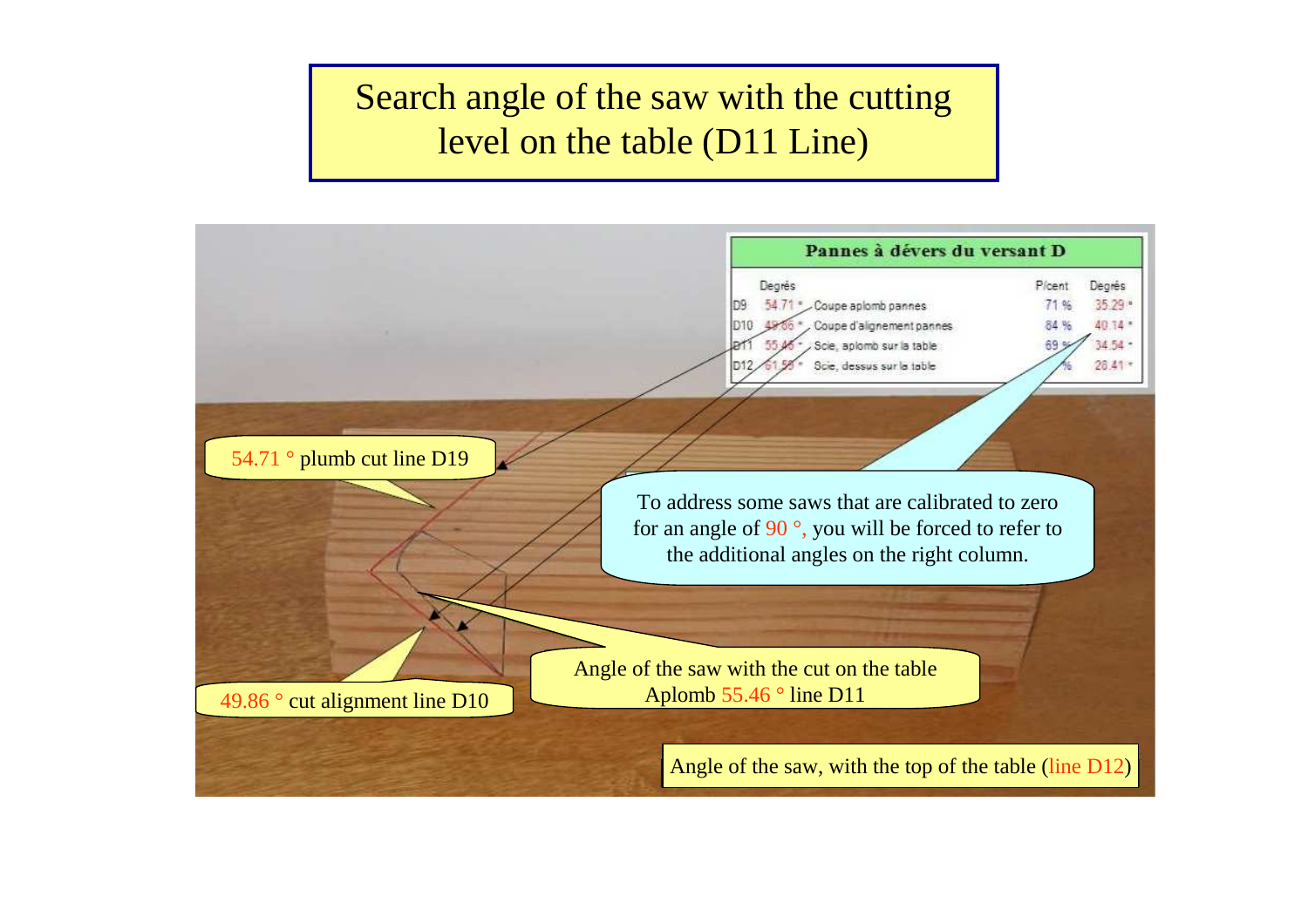

|                 |            | Arêtier vu du côté G            |                |                  |                 |                    | Arêtier vu du côté D         |                |                    |
|-----------------|------------|---------------------------------|----------------|------------------|-----------------|--------------------|------------------------------|----------------|--------------------|
|                 | Degrés     |                                 | Picent         | Degrés           |                 | Degrés             |                              | Picent         | Degrés             |
| G <sub>3</sub>  | 29.43      | Niveau arêtier                  | 177 %          | $60.57 -$        | D <sub>3</sub>  | 29.43°             | Niveau arêtier               | 177 %          | $60.57 -$          |
| G4              | $60.57$ *  | Aplomb arêtier                  | 56 %           | $29.43 -$        | D4              | 60.57<br>×         | Aplomb arêtier               | 56 %           | $29.43$ $^{\circ}$ |
| G <sub>5</sub>  | 77.75      | Arêtier/sablière                | 22 %           | 12.25            | D <sub>5</sub>  | $42.25$ $^{\circ}$ | Arêtier/sablière             | 110 %          | 47.75°             |
| G <sub>6</sub>  | $83.91 -$  | Délardement                     | 11 %           | $6.09 =$         | D6              | $61.59$ $*$        | Délardement                  | 54 %           | 28.41°             |
| G7              | 62.6 mm    | Axe délardement                 | ht delardement | $6.8 \text{ mm}$ | D7              | $12.4$ mm          | Axe délardement              | ht délardement | $6.8$ mm           |
| G <sub>8</sub>  |            | 88.86 * Tracé panne sur arêtier | 2%             | $1.14 =$         | D <sub>8</sub>  | 68.14 *            | Tracé panne sur arêtier      | 40%            | $21.86$ $^{\circ}$ |
|                 |            | Pannes à dévers du versant G    |                |                  |                 |                    | Pannes à dévers du versant D |                |                    |
|                 | Degrés     |                                 | P/cent         | Degrés           |                 | Degrés             |                              | P/cent         | Degrés             |
| G <sub>9</sub>  | 83.80<br>٠ | Coupe aplomb pannes             | 11 %           | $6.20 =$         | D9              | 54.71              | Coupe aplomb pannes          | 71%            | $35.29 -$          |
| G10             | $79.35 -$  | Coupe d'alignement pannes       | 19%            | $10.65 -$        | D10             | 49.86 *            | Coupe d'alignement pannes    | 84 %           | $40.14 -$          |
| G <sub>11</sub> | 79.41<br>÷ | Scie, aplomb sur la table       | 19%            | $10.59 =$        |                 | 5546°              | Scie, aplomb sur la table    | 69 %           | $34.54$ $^{\circ}$ |
| G12             | $83.91 -$  | Scie, dessus sur la table       | 11 %           | $6.09 -$         | D <sub>12</sub> | $61.59 -$          | Scie, dessus sur la table    | 54 %           | $28.41 -$          |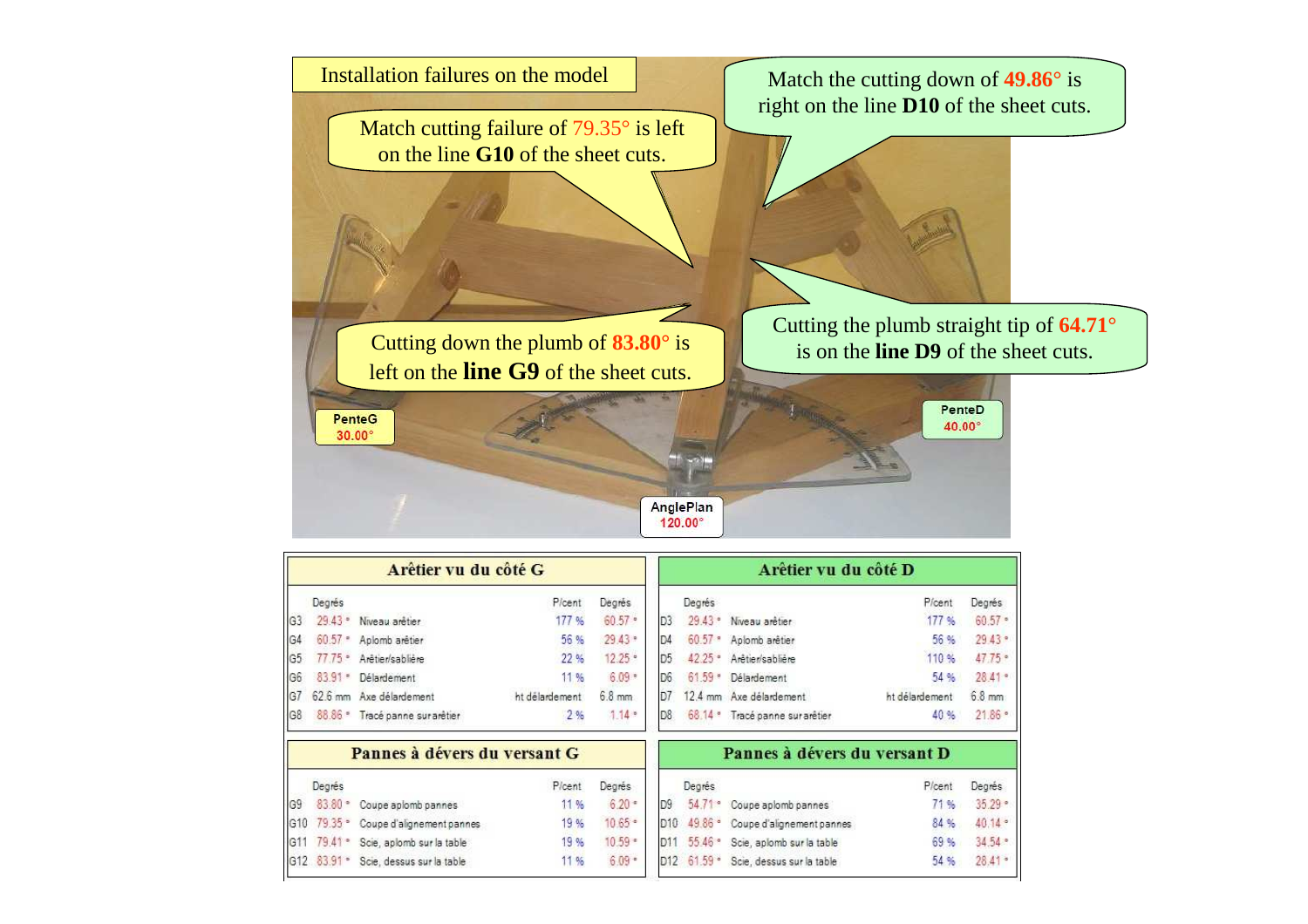## Other methods relating to the main beam

On the "road cut" you will find other cuts related to the hip.



| Coupes de tête du versant G |             |                                            |                |                    |  |  |  |
|-----------------------------|-------------|--------------------------------------------|----------------|--------------------|--|--|--|
|                             | Degrés      |                                            | <b>P</b> /cent | Degrés             |  |  |  |
| G16                         | 10.71°      | Déjoutement contre arbalétrier G           | 529 %          | 79.29 °            |  |  |  |
| G17                         | 12.25 °     | Scie, aplomb sur la table, C/arba G        | 461%           | 77.75°             |  |  |  |
| G18                         | 84.01°      | Scie, dessus sur la table, C/arba G        | 10 %           | 5.99°              |  |  |  |
|                             | G19 76.00 ° | Enqueulement, perpendiculaire arba G       | 25 %           | 14.00°             |  |  |  |
| G <sub>20</sub>             | 77.75 °     | Scie, aplomb sur la table, perpendi arba G | 22 %           | 12 25 <sup>°</sup> |  |  |  |
| G21                         | 61.30 °     | Scie, dessus sur la table, perpendi arba G | 55 %           | 28.70 <sup>°</sup> |  |  |  |

Lines 16, 17, 18, indicate the angle of the rafters déjoutements against left and right angles and Lines 19, 20, 21 indicate the angle of engueulements perpendicular to the left and right sides, déjoutements against left and right angles and cuts. and the angles of cuts.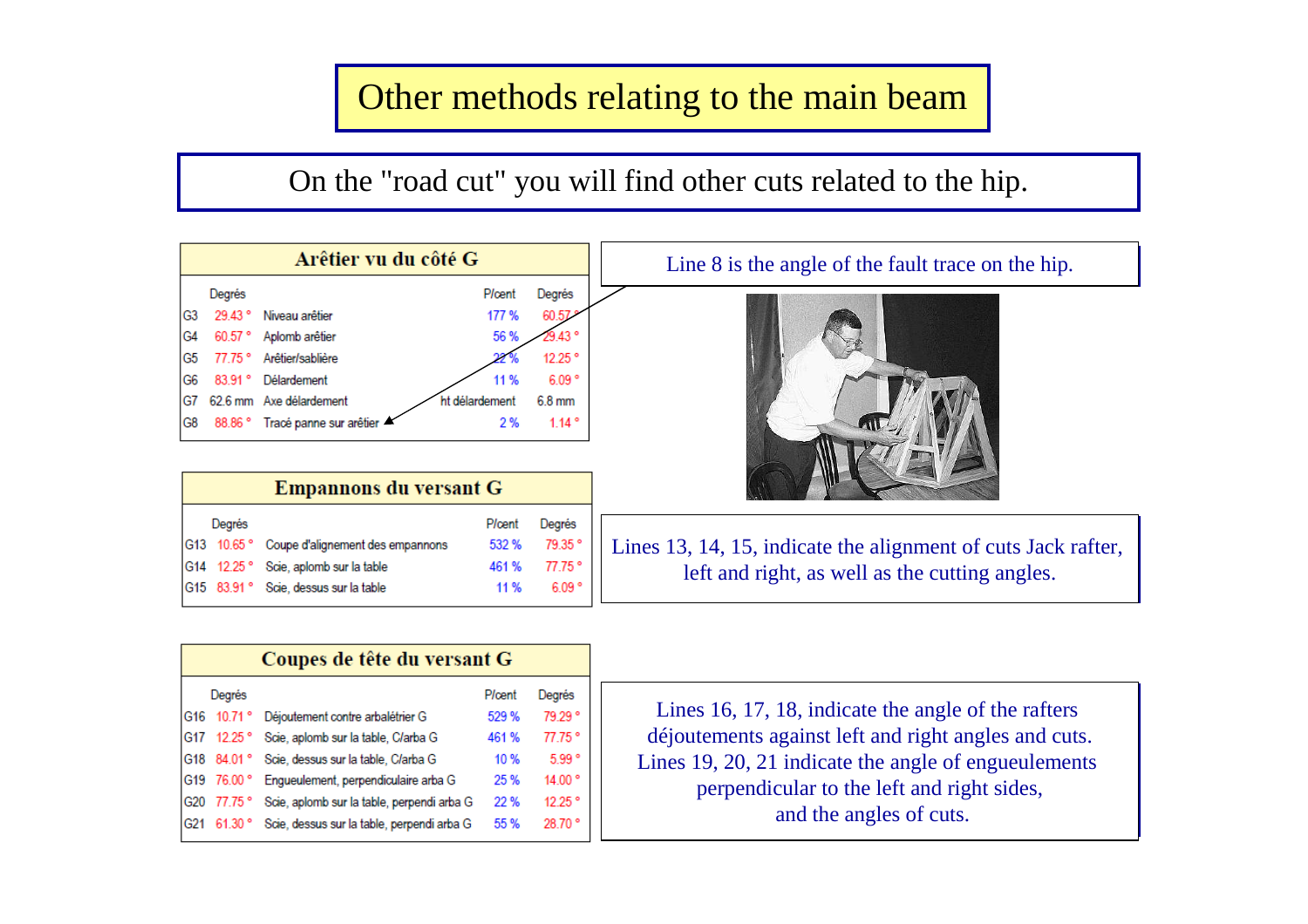#### multipliers

- •At the beginning of the table, I said multipliers that allow
- find a stranger from a reference value. This is for the slopes•
- •left and right, as well as the hip.

| <b>VERSANT G</b>                                          | Vu en plan<br>$120.00^{\circ}$                                          | <b>VERSANT D</b>                                          |  |  |
|-----------------------------------------------------------|-------------------------------------------------------------------------|-----------------------------------------------------------|--|--|
| 30.00 $^{\circ}$<br>Pente du versant G en degrés          | rampant arêtier = base $x$ 1.148                                        | 40.00 $^{\circ}$<br>Pente du versant D en degrés          |  |  |
| Coefficient multiplicateur                                | rampant arêtier = hauteur $x$ 2.035<br>hauteur arêtier = base $x$ 0.564 | Coefficient multiplicateur                                |  |  |
| rampant = haut $x 2.000$<br>rampant = base $x 1.155$      | hauteur arêtier = rampant $x$ 0.491                                     | rampant = haut $x 1.556$<br>rampant = base $\times$ 1.306 |  |  |
| hauteur = ramp $x 0.500$<br>hauteur = base $\times$ 0.577 | base arêtier = rampant $x$ 0.871                                        | hauteur = base $x$ 0.839<br>hauteur = ramp $x 0.643$      |  |  |
| base = hauteur $x$ 1.732<br>base = rampant $x 0.866$      | base arêtier = hauteur $x$ 1.773                                        | base = rampant $x$ 0.766<br>base = hauteur $x$ 1.192      |  |  |

**COUPES EN DEGRES ET POURCENTAGES** 

Angle des Versants 77.75 ° G et D 42.25 °

To see all ratings elevation you plan, it suffices to refer to the first line of the tables "Multiplier". Namely, thecrawling = base x coefficient (base dimensions being taken up).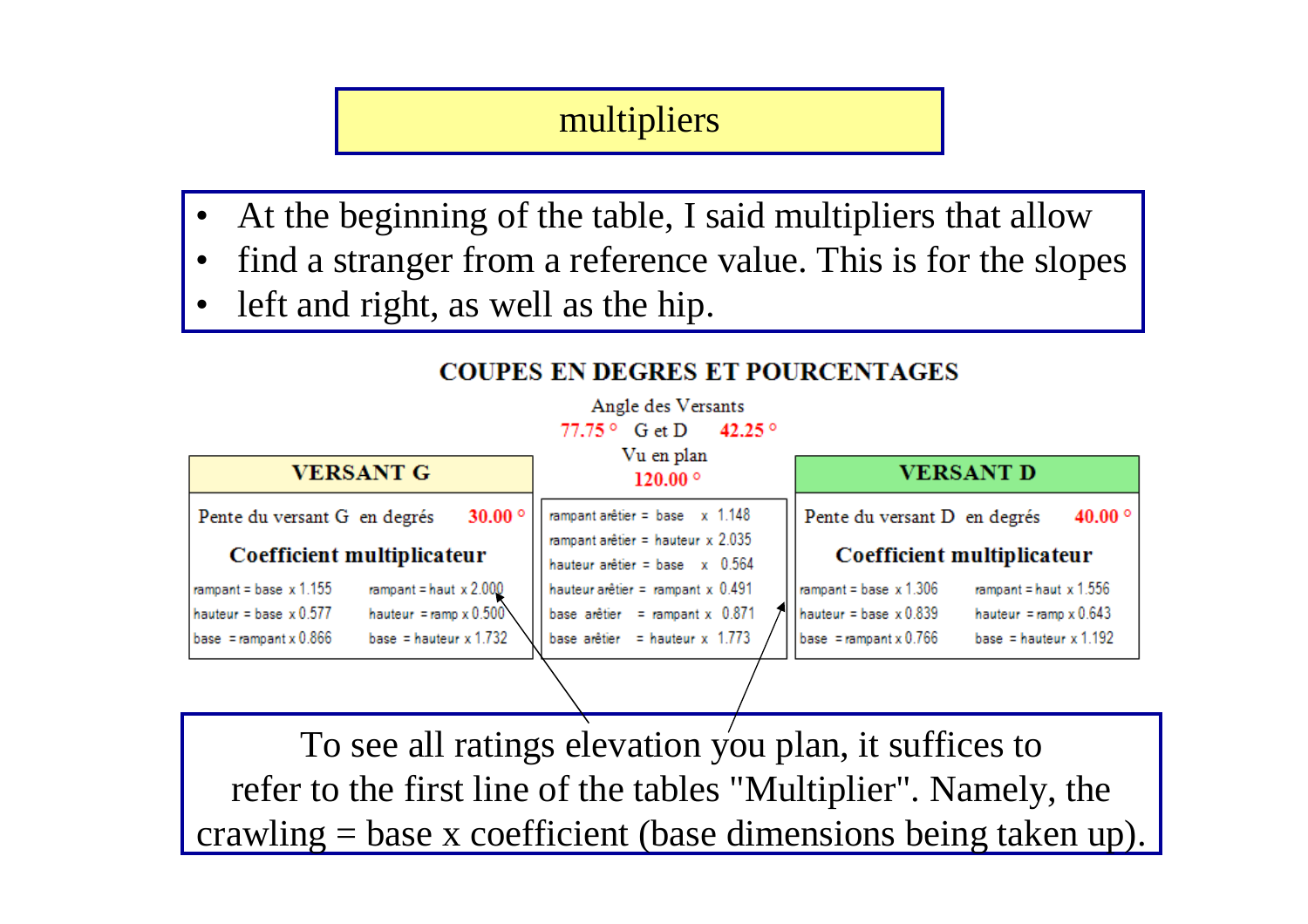## Rule how it works!



To draw an angle without protractor, I thought to convert degrees to percentages, which adjusts the grasshopper with a graduated rule 100 mm. In the example at an angle of 30.00  $^{\circ}$  it should be an offset of 173 mm on the ruler, and  $40.00^{\circ}$  the offset is 119 mm.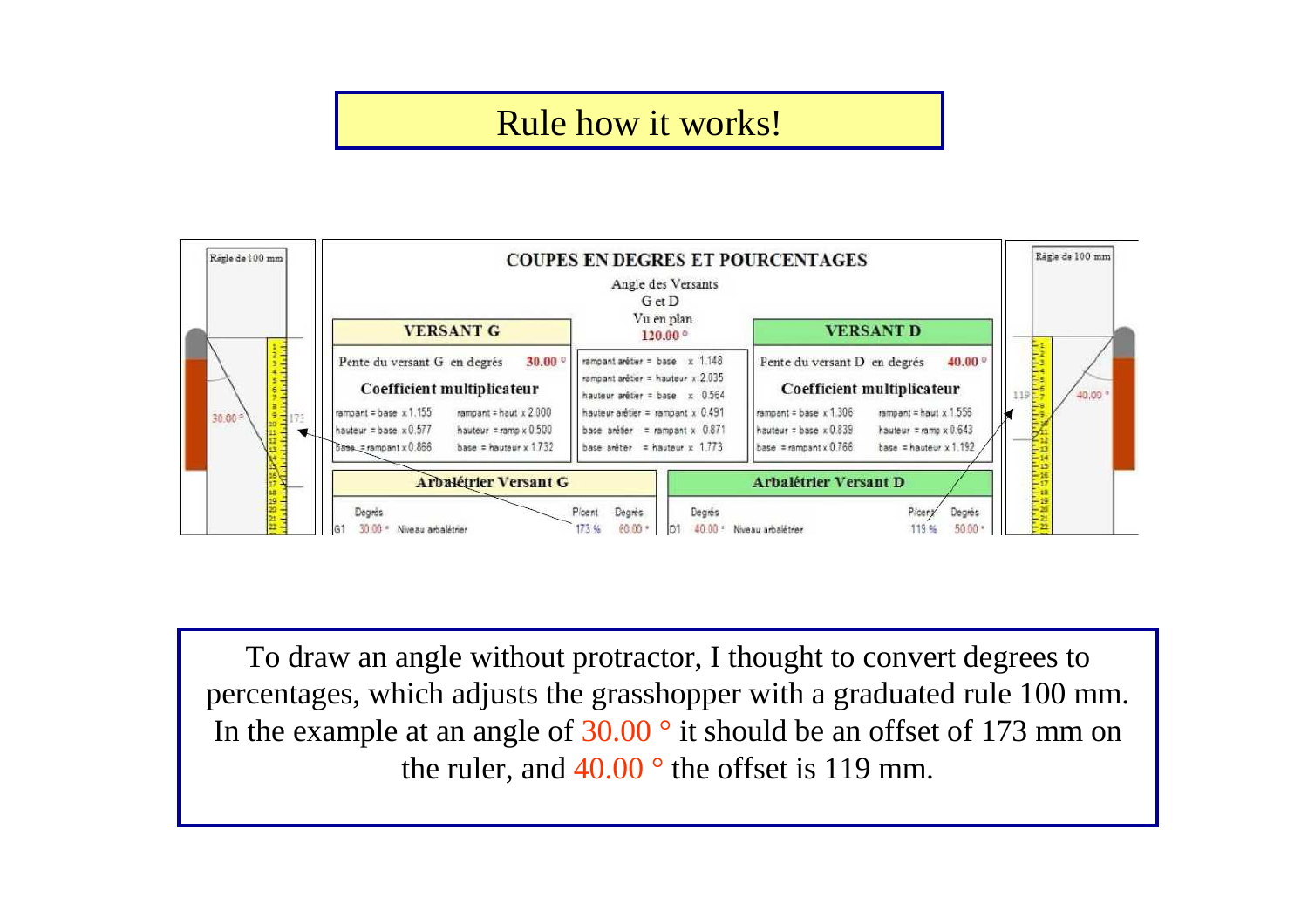#### Engueulements and Déjoutements



To trace and engueulements déjoutements the hip, take the dimensionsthe plan view and multiply by the coefficient (first row of the table center).

#### Angle des Versants

|                                                           | $42.25^{\circ}$<br>$77.75^{\circ}$ G et D                               |                                                           |
|-----------------------------------------------------------|-------------------------------------------------------------------------|-----------------------------------------------------------|
| <b>VERSANT G</b>                                          | Vu en plan<br>$120.00^{\circ}$                                          | <b>VERSANT D</b>                                          |
| 30.00 $^{\circ}$<br>Pente du versant G en degrés          | rampant arêtier = base $x$ 1.148                                        | 40.00<br>Pente du versant D en degrés                     |
| Coefficient multiplicateur                                | rampant arêtier = hauteur $x$ 2.035<br>hauteur arêtier = base $x$ 0.564 | Coefficient multiplicateur                                |
| rampant = haut $x 2.000$<br>rampant = base $\times$ 1.155 | hauteur arêtier = rampant $x$ 0.491                                     | rampant = base $\times$ 1.306<br>rampant = haut $x$ 1.556 |
| hauteur = ramp $x 0.500$<br>hauteur = base $x$ 0.577      | base arêtier = rampant $x$ 0.871                                        | hauteur = base $\times$ 0.839<br>hauteur = ramp $x 0.643$ |
| base = hauteur $x$ 1.732<br>$base =$ rampant x 0.866      | base arêtier = hauteur $x$ 1.773                                        | $base =$ rampant x 0.766<br>base = hauteur $x$ 1.192      |

#### **COUPES EN DEGRES ET POURCENTAGES**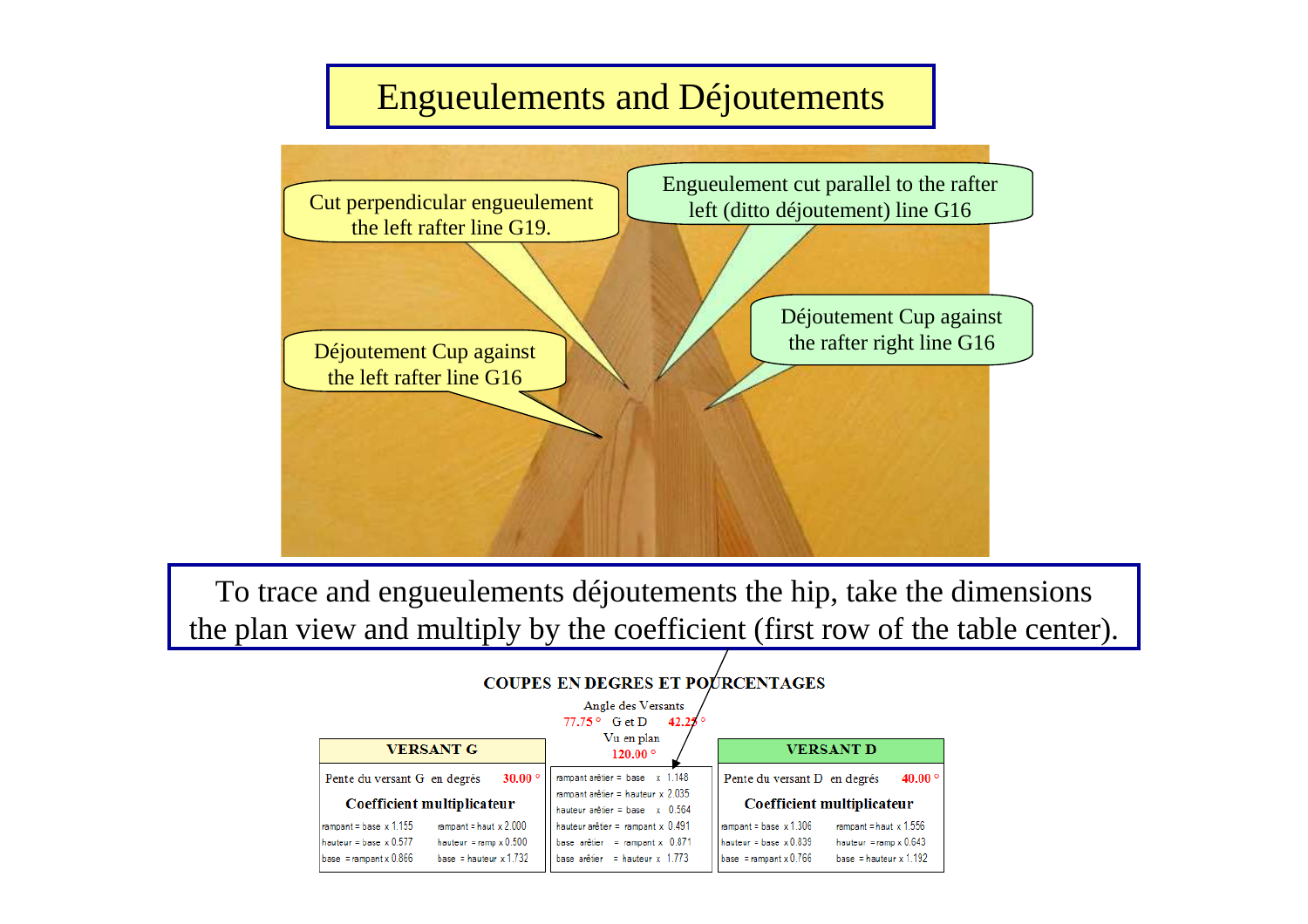

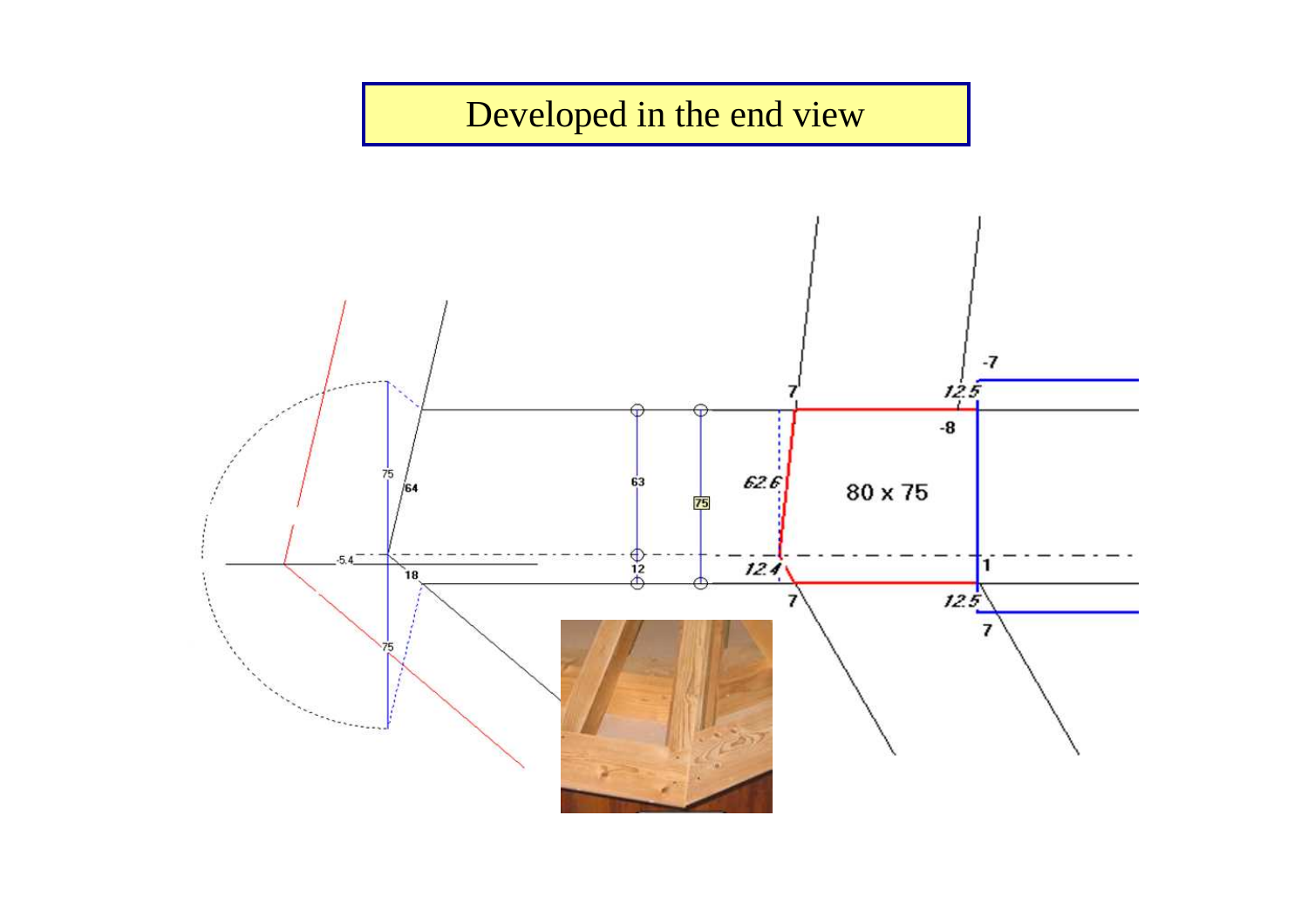#### model

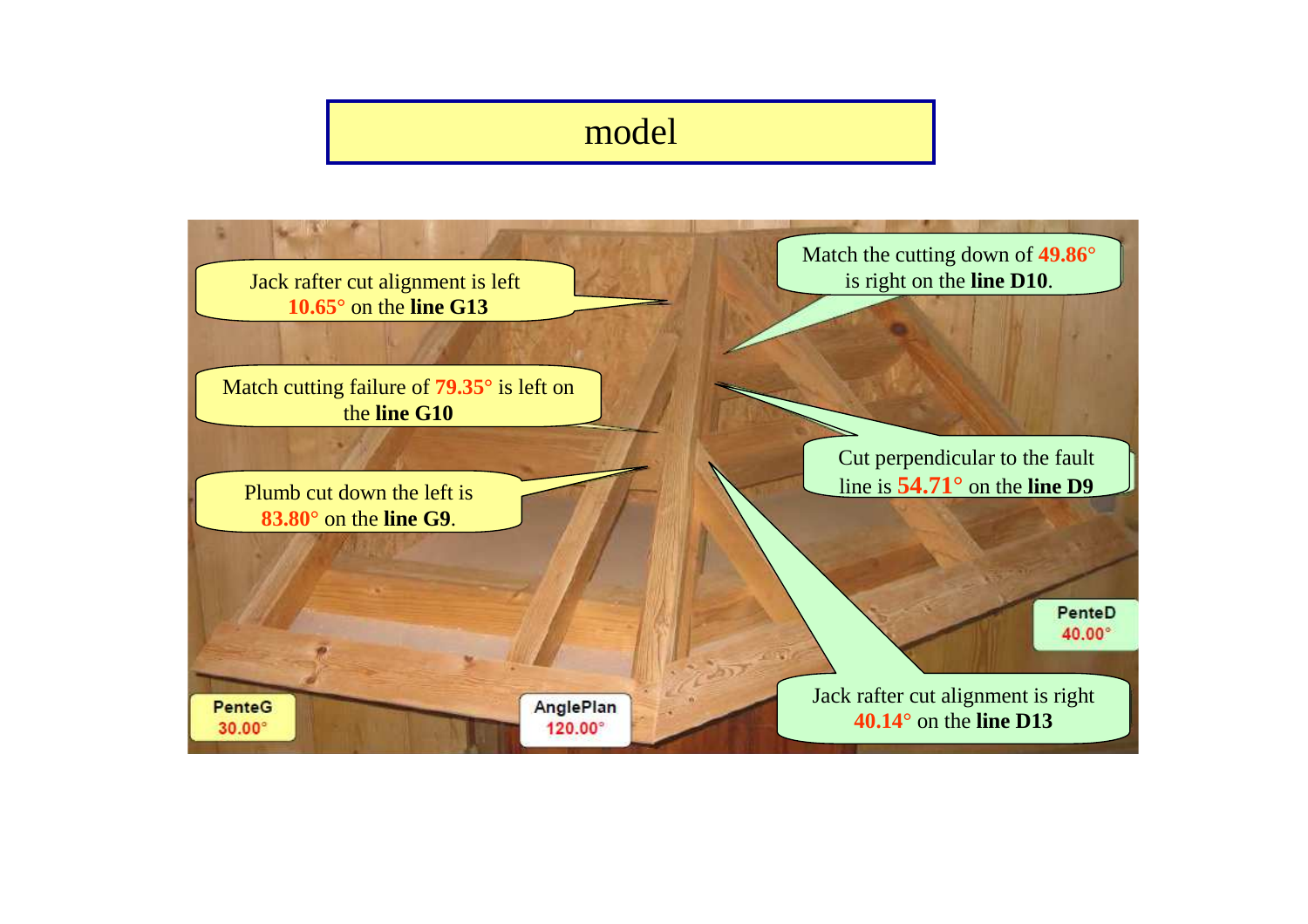# model

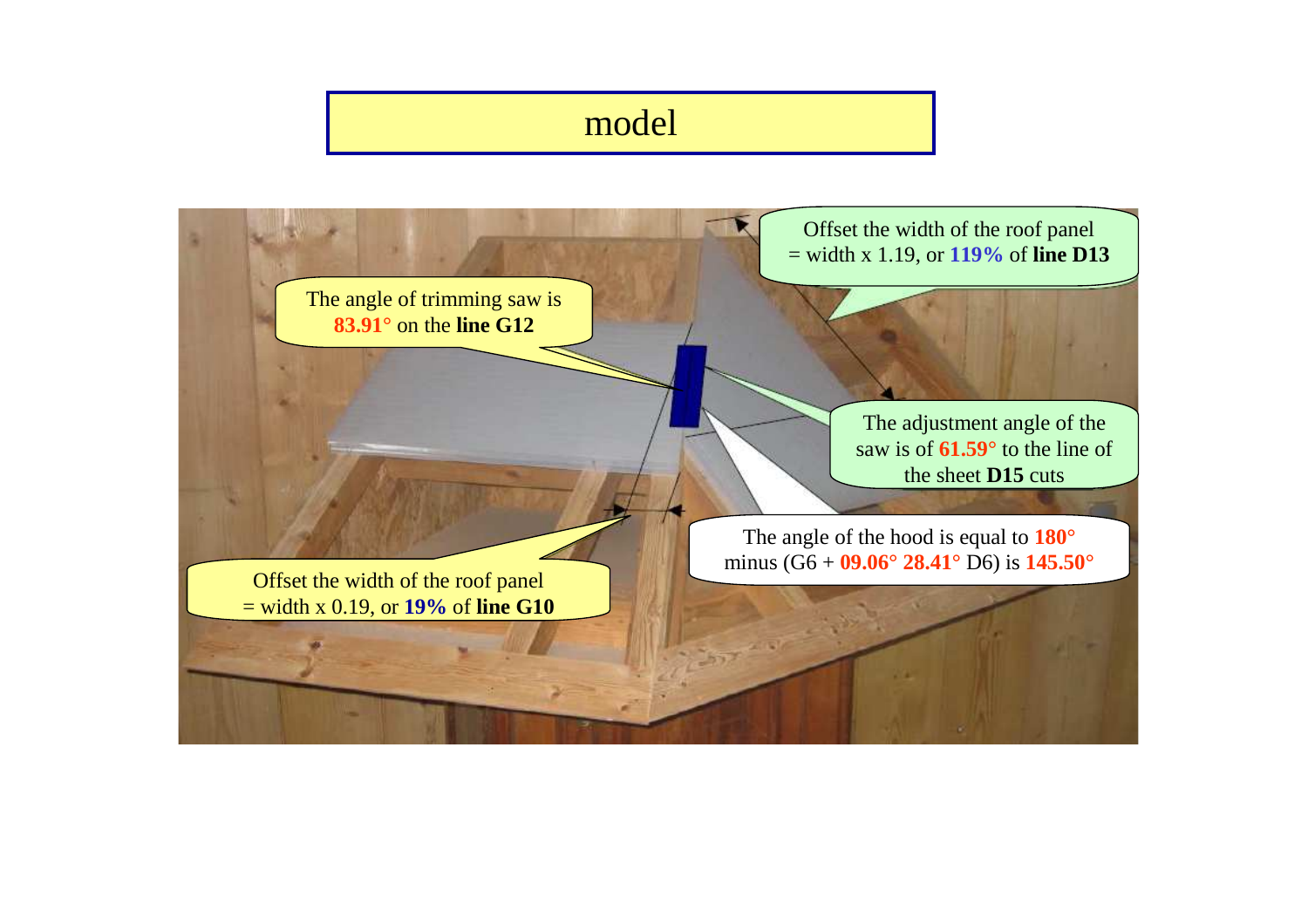# Cup failures and overlengths

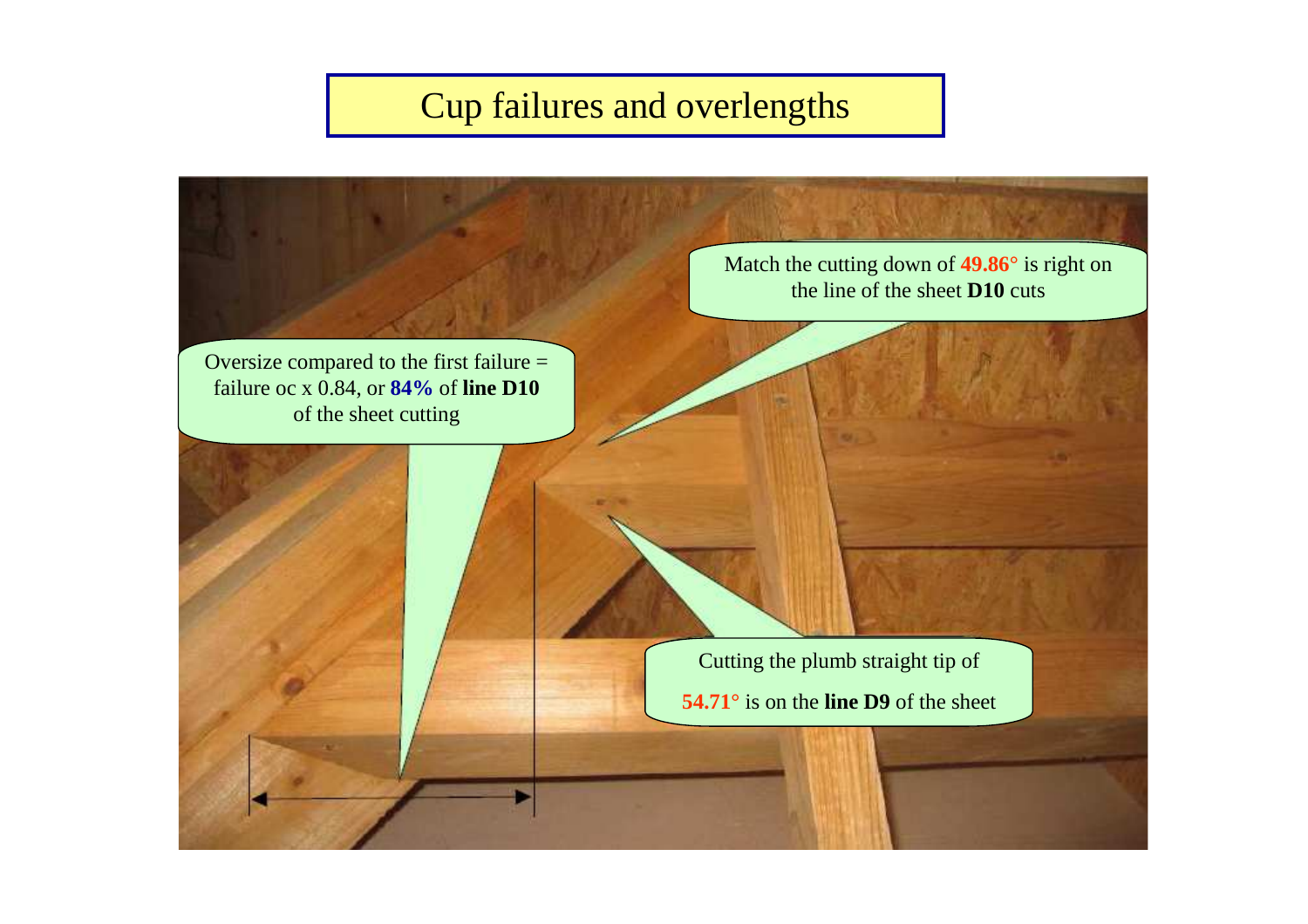## Jack rafter and cut overlength

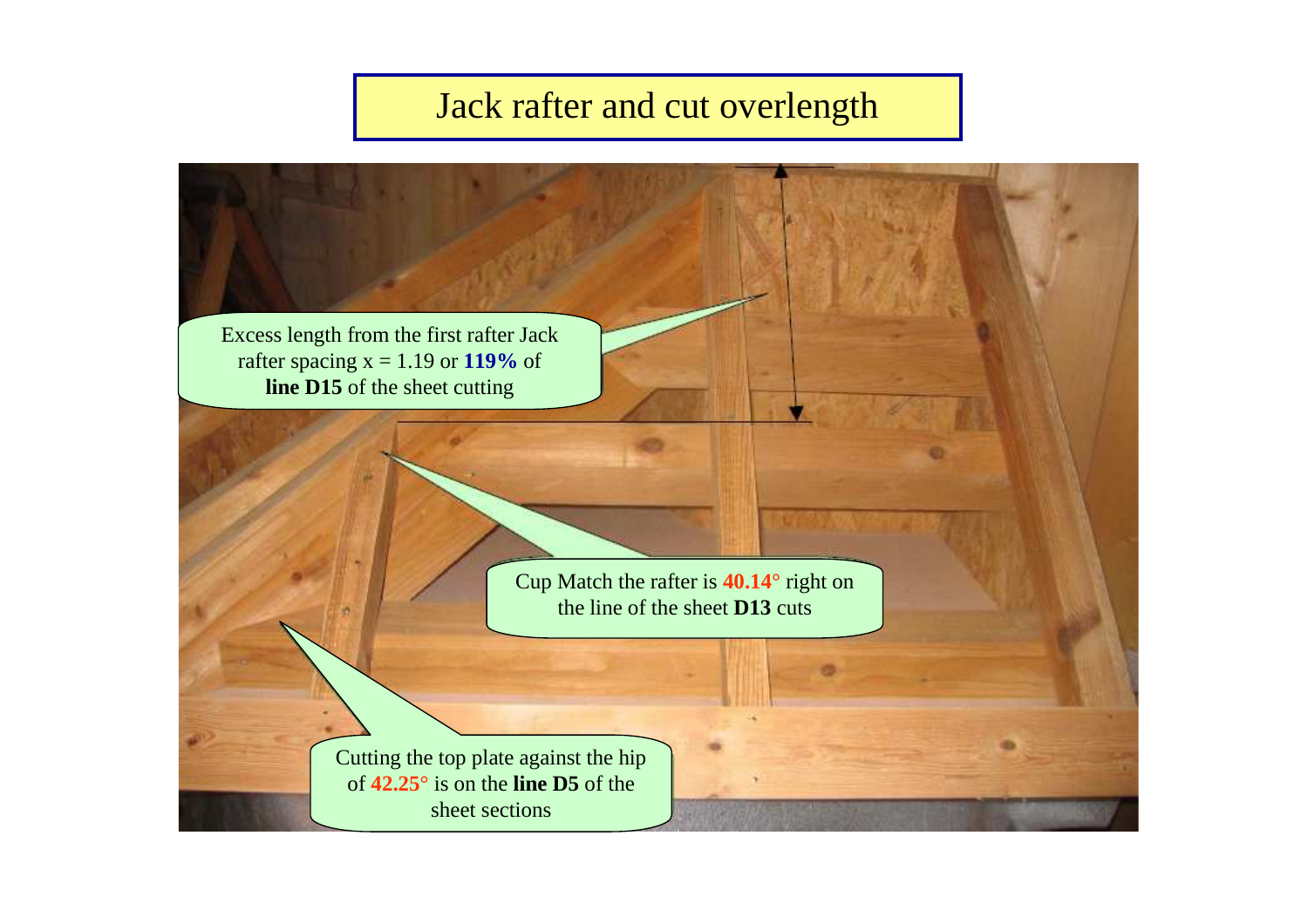#### Related structuralsaya nalento archer ETUDE D'UN ARETIER DÉVOYÉ AVEC RIVE BIRISE F Elérotion du vincont et  $60.57*$ 44 Vincent Court Office Line 115 115 and divisible comes 40.14\* gistamet edgave i 235 Jergent A. 180  $10,13''$ 231 mile de P<sup>our</sup><br>1945 de Parte **Pou<sup>r</sup>e Paris (Arabet de** )<br>1 138 E Lévation de l'arciter 200 Þ ÷ 45 205 噶 Court Ortes add @ 205 yior.  $54.72$ 器器 Here's years count says often pour mainter S home to all the  $\Omega$ 2013 - Coopinina And roome A expla *inda valued* to explain Valours connues  $77.75*$ pente un e vousant A 30"<br>angle vue en plan 120"<br>pente un e volumet & 40" mar ou unplot not  $42.25^*$ 151 base versant  $A = 2\theta\theta$ come integrand part moved N'alancore para disert (S **GRAN**  $4980$ 29,15  $43$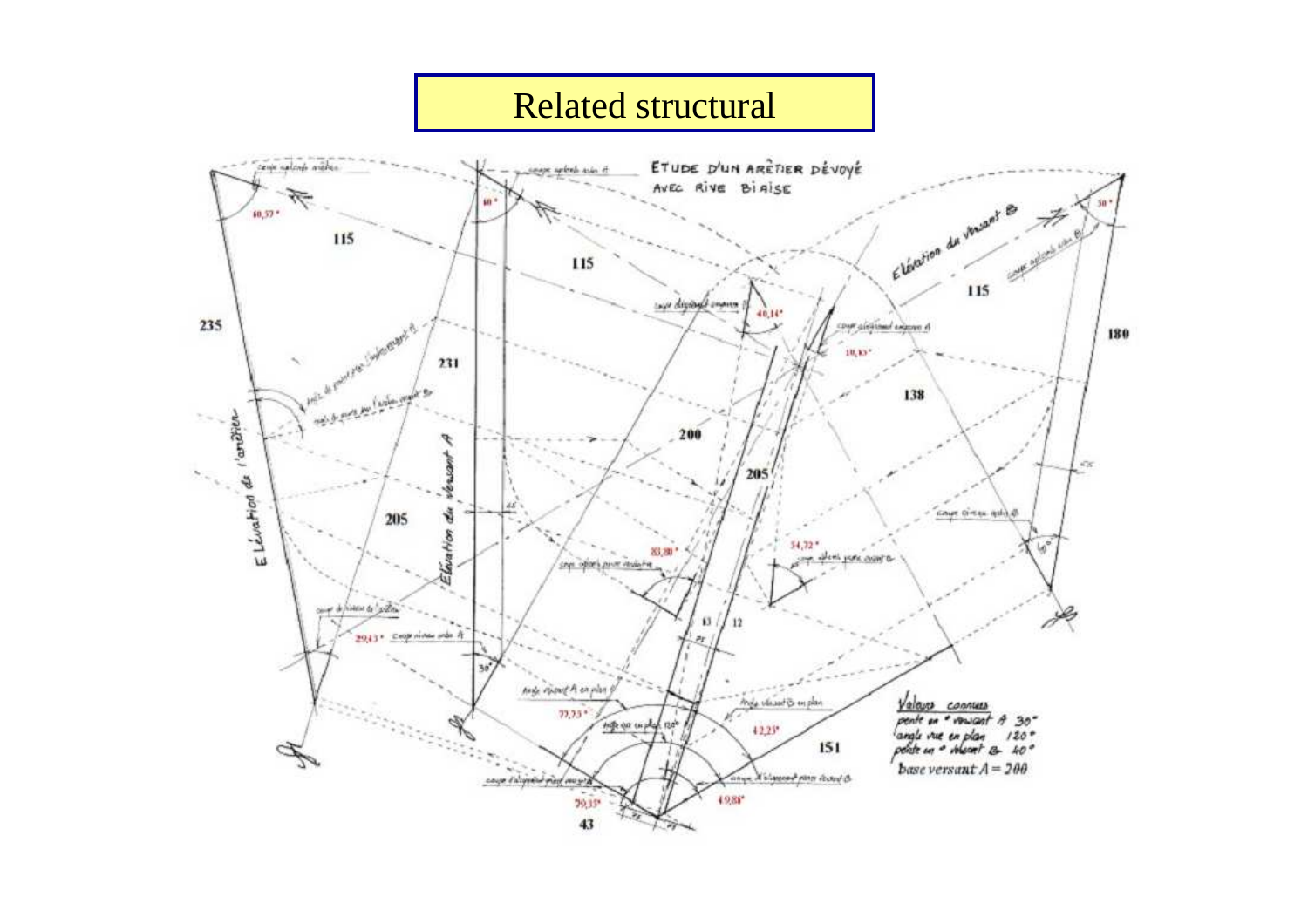# Model produced with Triangle29